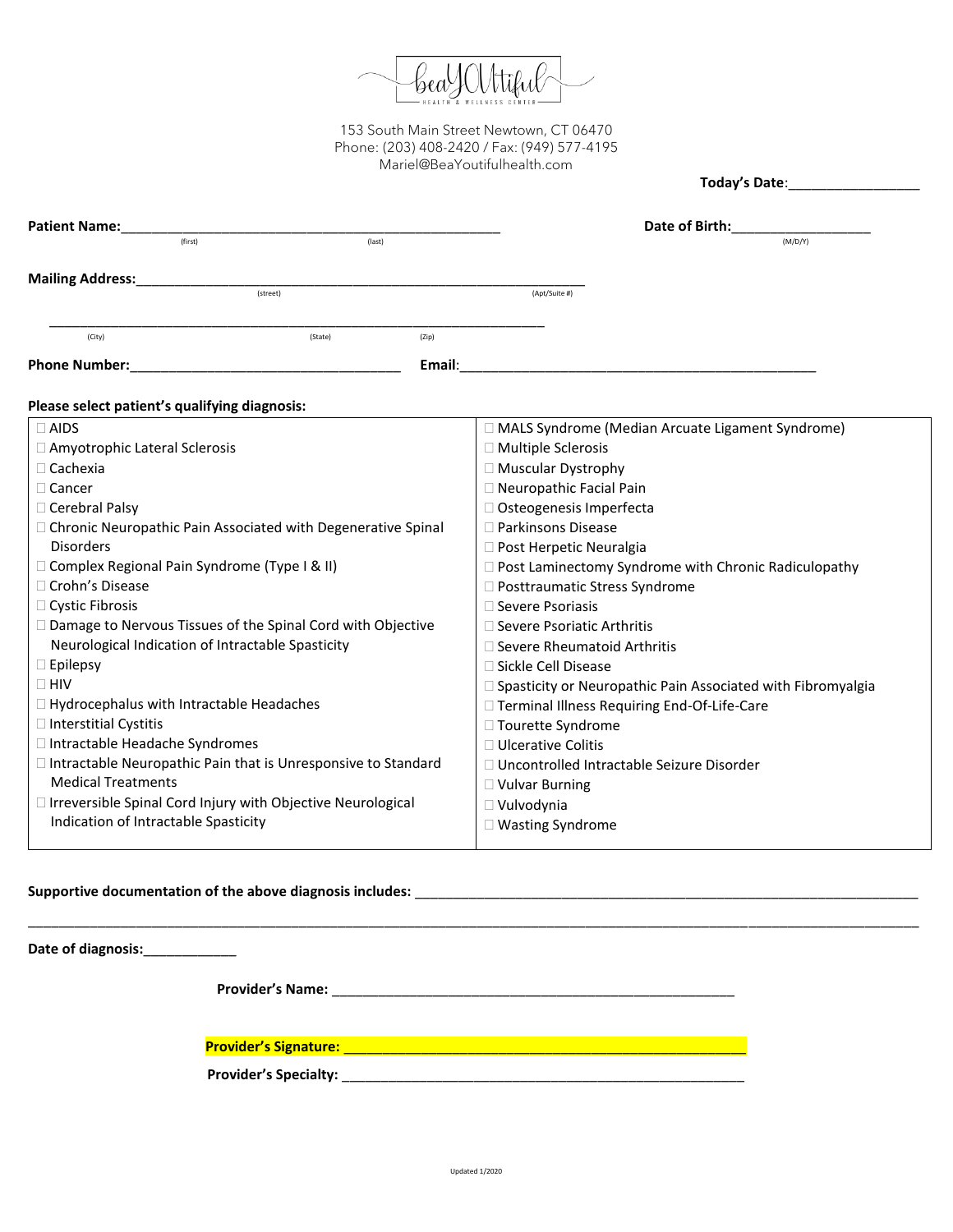

## Patient Medical Marijuana Intake Form

| Date:___________________                                                              |                                    |  |
|---------------------------------------------------------------------------------------|------------------------------------|--|
|                                                                                       | DOB:______________________________ |  |
| Gender:_________________                                                              |                                    |  |
|                                                                                       |                                    |  |
|                                                                                       |                                    |  |
|                                                                                       |                                    |  |
|                                                                                       |                                    |  |
| New License: YES NO                                                                   |                                    |  |
|                                                                                       | No                                 |  |
| Are you on parole or probation? YES NO                                                |                                    |  |
| If YES, please list the name and contact number for your probation or parole officer. |                                    |  |
|                                                                                       |                                    |  |
|                                                                                       |                                    |  |
|                                                                                       |                                    |  |
| <b>Please Note:</b>                                                                   |                                    |  |
| I understand that visit fees are non-refundable.                                      |                                    |  |
| I attest that all information noted above is up to date and accurate.                 |                                    |  |

Patient's Signature: \_\_\_\_\_\_\_\_\_\_\_\_\_\_\_\_\_\_\_\_\_\_\_\_\_\_\_\_\_\_\_\_\_\_\_\_\_\_\_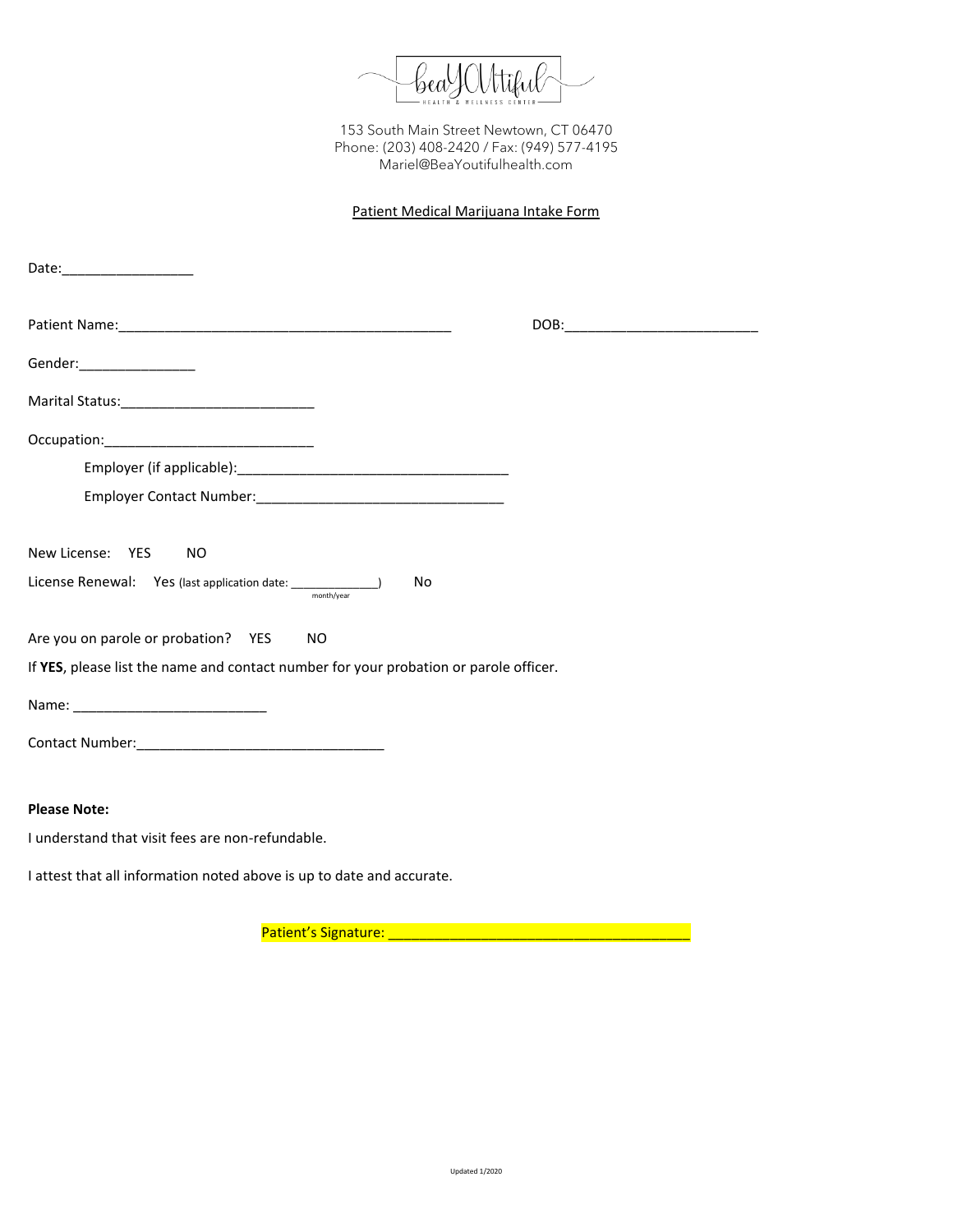

#### Medical Marijuana Treatment Agreement

Cannabisis used to treat symptoms related to multiple qualifying diagnoses, approved by the State of Connecticut. Along with cannabis, other medical treatments may be given or suggested to improve your quality of life and activities of daily living. These recommendations may include exercise, use of prescription medications, physical therapy, psychological counseling, referrals to specialists or other types of therapy.

I understand that the procession or use of this product is unlawful outside of the State of Connecticut and prohibited by federal law. Cannabis may have intoxicating effects and has not been studied or approved by the United States Food and Drug Administration (FDA) and was produced without FDA oversight for health, safety, or efficacy. Cannabis may contain unknown quantities of active ingredients, impurities or contaminants. The efficacy and potency of cannabis may vary depending on the strain and ingestion method. Any questions or concerns regarding specific strains may be directed and discussed with your selected dispensary.

I understand that the following guidelines are important to follow for my health and wellbeing and understand that I have the following responsibilities:

- I am responsible for obtaining marijuana from an official dispensary.
- I am responsible to renew my license on an annual basis and that it is my responsibility to remember the renewal due date.
- I understand that my insurance does not cover the expenses and therefore will need to pay on my own.
- I will continue to receive medical care with you or another provider to assess the effectiveness of medical marijuana.
- I will not use alcohol or other sedating medications at the same times as medical marijuana.
- I will not drive or operate heavy machinery while using or for several hours after using medical marijuana.
- I will store my medical marijuana securely in a child-proof and pet-proof container and out of reach.
- I will not sell or share my medical marijuana with anyone.
- I will not smoke if pregnant.

#### **Consumption**

I understand that cannabis that is smoked or vaporized can be hazardous to my health and that cannabis smoke contains carcinogens and may lead to increased risk of cancer, tachycardia (fast heart beat), hypertension (high blood pressure), heart attack, birth defects if smoked while pregnant, brain damage and lung disease.

I understand that cannabis that is eaten or swallowed may have delayed effects and any intoxicating effects may be delayed by 2-3 hours.

#### **Side Effects**

There is limited information on the side effects of using cannabis, and there may be associated health risks. Side effects of cannabis can include, but are not limited to:

- Memory loss
- Anxiety/Nervousness
- Drv mouth
- Irregular/Increased heart rate
- Sexual impotence
- Numbness
- Dizziness/Impairer motor skills
- Cough
- Shortness of breath
- **Dependency**
- Altered judgement
- Low blood pressure
- **Agitation**
- Confusion
- Poor physical condition
- Hunger
- Loss of appetite
- Depression
- Impaired vision
- Feelings of euphoria
- Decreased coordination
- Altered cognition

**Interactions**

The scientific basis for the medical use of cannabis has not been established, therefore, little is known regarding how cannabis may or may not interact with medication or herbal supplements.

#### **Dependence**

You can become dependent on cannabis. This means that you may experience withdrawal symptoms when stopping marijuana. Signs of withdrawal symptoms may include:

- Feelings of depression or sadness
- **Irritability**
- Laryngitis/Bronchitis/General Apathy
- Drowsiness/Fatigue/Abnormal sleep
- Headache/Nausea/Vomiting
- Sedation
- Slower reaction time
- Inability to concentrate
- Paranoia
- Psychotic symptoms
-